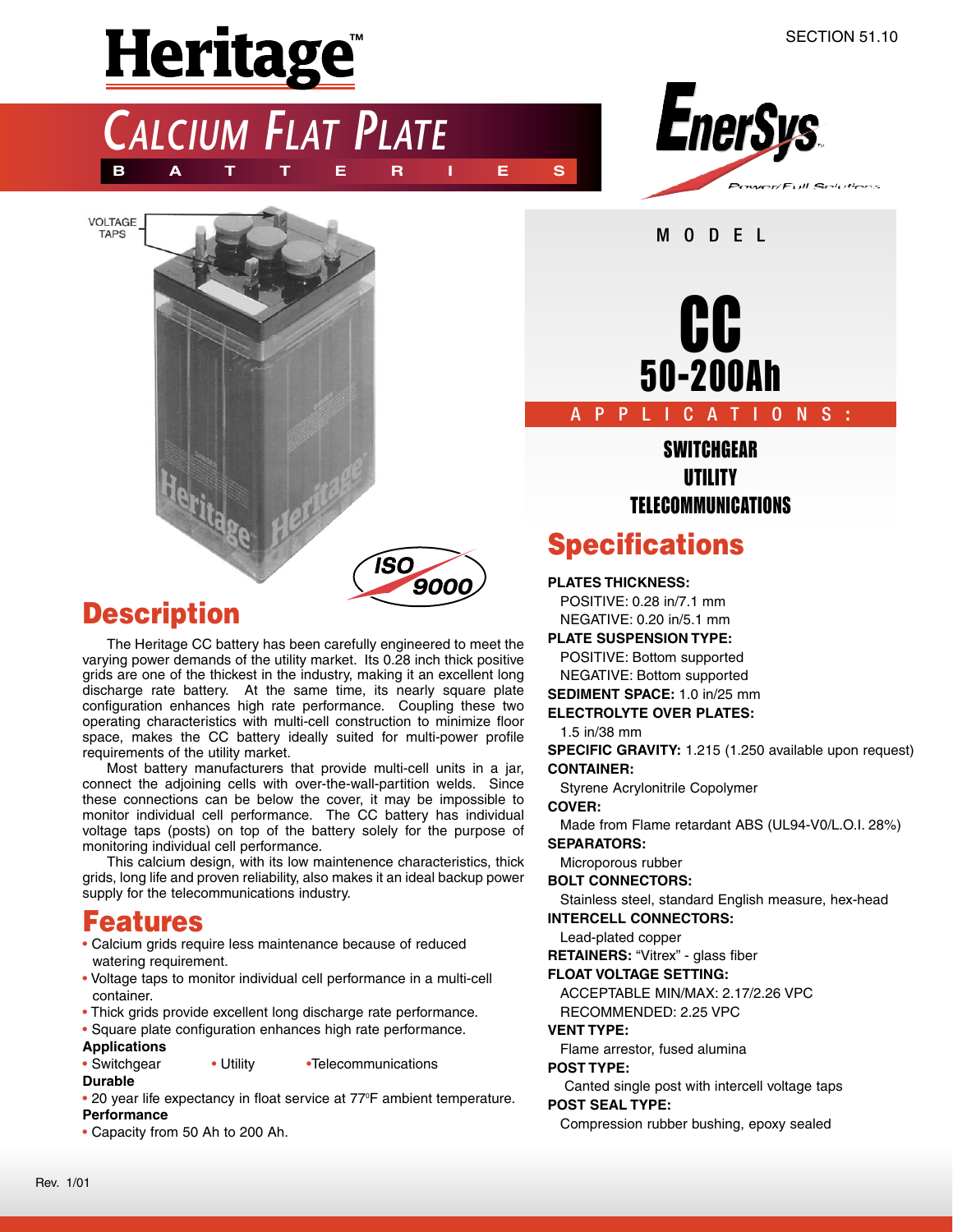### *AVERAGE CELL PERFORMANCE DATA\* (Discharge Rates in Amperes\*\*)*

|              | NOM.                              |           |      |             |           |           |           |           |                |           |           |            |            |            |
|--------------|-----------------------------------|-----------|------|-------------|-----------|-----------|-----------|-----------|----------------|-----------|-----------|------------|------------|------------|
| <b>TYPE</b>  | Ah                                | 72        | 24   | 12          | 8         | 5         | 4         | 3         | $\overline{2}$ | 1.5       | 1         | 30         | 15         | 1          |
|              | CAP.1                             | <b>HR</b> | HR   | <b>HR</b>   | <b>HR</b> | <b>HR</b> | <b>HR</b> | <b>HR</b> | <b>HR</b>      | <b>HR</b> | <b>HR</b> | <b>MIN</b> | <b>MIN</b> | <b>MIN</b> |
|              |                                   |           |      |             |           |           |           |           |                |           |           |            |            |            |
|              | <b>TO 1.75 END VOLTS PER CELL</b> |           |      |             |           |           |           |           |                |           |           |            |            |            |
| 2CC-3        | 50                                | 0.9       | 2.5  | 4.4         | 6.3       | 8.8       | 10.4      | 12.9      | 17.3           | 21.0      | 27.0      | 37.8       | 48         | 75         |
| $3CC-3$      | 50                                | 0.9       | 2.5  | 4.4         | 6.3       | 8.8       | 10.4      | 12.9      | 17.3           | 21.0      | 27.0      | 37.8       | 48         | 75         |
| 2CC-5        | 100                               | 1.9       | 5.0  | 8.8         | 12.5      | 17.6      | 20.7      | 25.7      | 34.6           | 42.0      | 54.0      | 75.6       | 96         | 148        |
| 3CC-5        | 100                               | 1.9       | 5.0  | 8.8         | 12.5      | 17.6      | 20.7      | 25.7      | 34.6           | 42.0      | 54.0      | 75.6       | 96         | 148        |
| 2CC-7        | 150                               | 2.8       | 7.5  | 13.2        | 18.8      | 26.4      | 31.0      | 38.6      | 51.9           | 63.0      | 81.0      | 113.0      | 144        | 219        |
| 3CC-7        | 150                               | 2.8       | 7.5  | 13.2        | 18.8      | 26.4      | 31.0      | 38.6      | 51.9           | 63.0      | 81.0      | 113.0      | 144        | 219        |
| 2CC-9        | 200                               | 3.8       | 10.0 | 17.6        | 25.0      | 35.2      | 41.4      | 51.4      | 69.2           | 84.0      | 108.0     | 151.0      | 192        | 288        |
| 3CC-9        | 200                               | 3.8       | 10.0 | 17.6        | 25.0      | 35.2      | 41.4      | 51.4      | 69.2           | 84.0      | 108.0     | 151.0      | 192        | 288        |
|              | <b>TO 1.81 END VOLTS PER CELL</b> |           |      |             |           |           |           |           |                |           |           |            |            |            |
| 2CC-3        | 50                                |           | 2.5  | 4.3         | 5.9       | 8.2       | 9.6       | 11.8      | 15.4           | 18.5      | 23.3      | 31.5       | 39         | 59         |
| $3CC-3$      | 50                                |           | 2.5  | 4.3         | 5.9       | 8.2       | 9.6       | 11.8      | 15.4           | 18.5      | 23.3      | 31.5       | 39         | 59         |
| $2CC-5$      | 100                               |           | 5.0  | 8.6         | 11.8      | 16.4      | 19.2      | 23.5      | 30.9           | 37.0      | 46.5      | 63.0       | 78         | 116        |
| $3CC-5$      | 100                               |           | 5.0  | 8.6         | 11.8      | 16.4      | 19.2      | 23.5      | 30.9           | 37.0      | 46.5      | 63.0       | 78         | 116        |
| 2CC-7        | 150                               |           | 7.5  | 12.9        | 17.7      | 24.6      | 28.8      | 35.3      | 46.3           | 55.5      | 69.8      | 94.5       | 117        | 171        |
| 3CC-7        | 150                               |           | 7.5  | 12.9        | 17.7      | 24.6      | 28.8      | 35.3      | 46.3           | 55.5      | 69.8      | 94.5       | 117        | 171        |
| 2CC-9        | 200                               |           | 10.0 | 17.2        | 23.6      | 32.8      | 38.4      | 47.0      | 61.8           | 74.0      | 93.0      | 126.0      | 156        | 223        |
| 3CC-9        | 200                               |           | 10.0 | 17.2        | 23.6      | 32.8      | 38.4      | 47.0      | 61.8           | 74.0      | 93.0      | 126.0      | 156        | 223        |
|              | <b>TO 1.84 END VOLTS PER CELL</b> |           |      |             |           |           |           |           |                |           |           |            |            |            |
| $2CC-3$      | 50                                |           | 2.2  | 4.1         | 5.6       | 7.8       | 9         | 11        | 14             | 17        | 21        | 29         | 35         | 49         |
| $3CC-3$      | 50                                |           | 2.2  | 4.1         | 5.6       | 7.8       | 9         | 11        | 14             | 17        | 21        | 29         | 35         | 49         |
| 2CC-5        | 100                               |           | 4.5  | 8.1         | 11.2      | 15.7      | 18        | 22        | 29             | 34        | 42        | 57         | 70         | 99         |
| $3CC-5$      | 100                               |           | 4.5  | 8.1         | 11.2      | 15.7      | 18        | 22        | 29             | 34        | 42        | 57         | 70         | 99         |
| 2CC-7        | 150                               |           | 6.7  | 12.2        | 16.8      | 23.5      | 27        | 33        | 43             | 51        | 64        | 86         | 105        | 148        |
| 3CC-7        | 150                               |           | 6.7  | 12.2        | 16.8      | 23.5      | 27        | 33        | 43             | 51        | 64        | 86         | 105        | 148        |
| $2CC-9$      | 200                               |           | 9.0  | 16.3        | 22.4      | 31.4      | 37        | 44        | 57             | 68        | 85        | 114        | 141        | 198        |
| $3CC-9$      | 200                               |           | 9.0  | 16.3        | 22.4      | 31.4      | 37        | 44        | 57             | 68        | 85        | 114        | 141        | 198        |
|              | <b>TO 1.88 END VOLTS PER</b>      |           |      | <b>CELL</b> |           |           |           |           |                |           |           |            |            |            |
| $2CC-3$      | 50                                |           | 2.1  | 3.8         | 5.2       | 7.2       | 8         | 10        | 13             | 15        | 19        | 25         | 30         | 38         |
| $3CC-3$      | 50                                |           | 2.1  | 3.8         | 5.2       | 7.2       | 8         | 10        | 13             | 15        | 19        | 25         | 30         | 38         |
| $2CC-5$      | 100                               |           | 4.2  | 7.6         | 10.4      | 14.4      | 17        | 20        | 26             | 30        | 37        | 49         | 60         | 76         |
| 3CC-5        | 100                               |           | 4.2  | 7.6         | 10.4      | 14.4      | 17        | 20        | 26             | 30        | 37        | 49         | 60         | 76         |
| <b>2CC-7</b> | 150                               |           | 6.2  | 11.4        | 15.6      | 21.6      | 25        | 30        | 38             | 45        | 56        | 74         | 90         | 114        |
| 3CC-7        | 150                               |           | 6.2  | 11.4        | 15.6      | 21.6      | 25        | 30        | 38             | 45        | 56        | 74         | 90         | 114        |
| 2CC-9        | 200                               |           | 8.3  | 15.1        | 20.8      | 28.8      | 33        | 40        | 51             | 60        | 74        | 99         | 120        | 152        |
| $3CC-9$      | 200                               |           | 8.3  | 15.1        | 20.8      | 28.8      | 33        | 40        | 51             | 60        | 74        | 99         | 120        | 152        |
|              |                                   |           |      |             |           |           |           |           |                |           |           |            |            |            |

\*Ampere values listed represent 100% of the cell's capacity. Initial capacity shall be a minimum of 90% of these values per IEEE 450.

\*\*1.215 S.G. electrolyte at 77°F (25°C) includes intercell connector drop.

1 Nominal AMP hour capacity at the 8 hour rate.

All data subject to change without notice.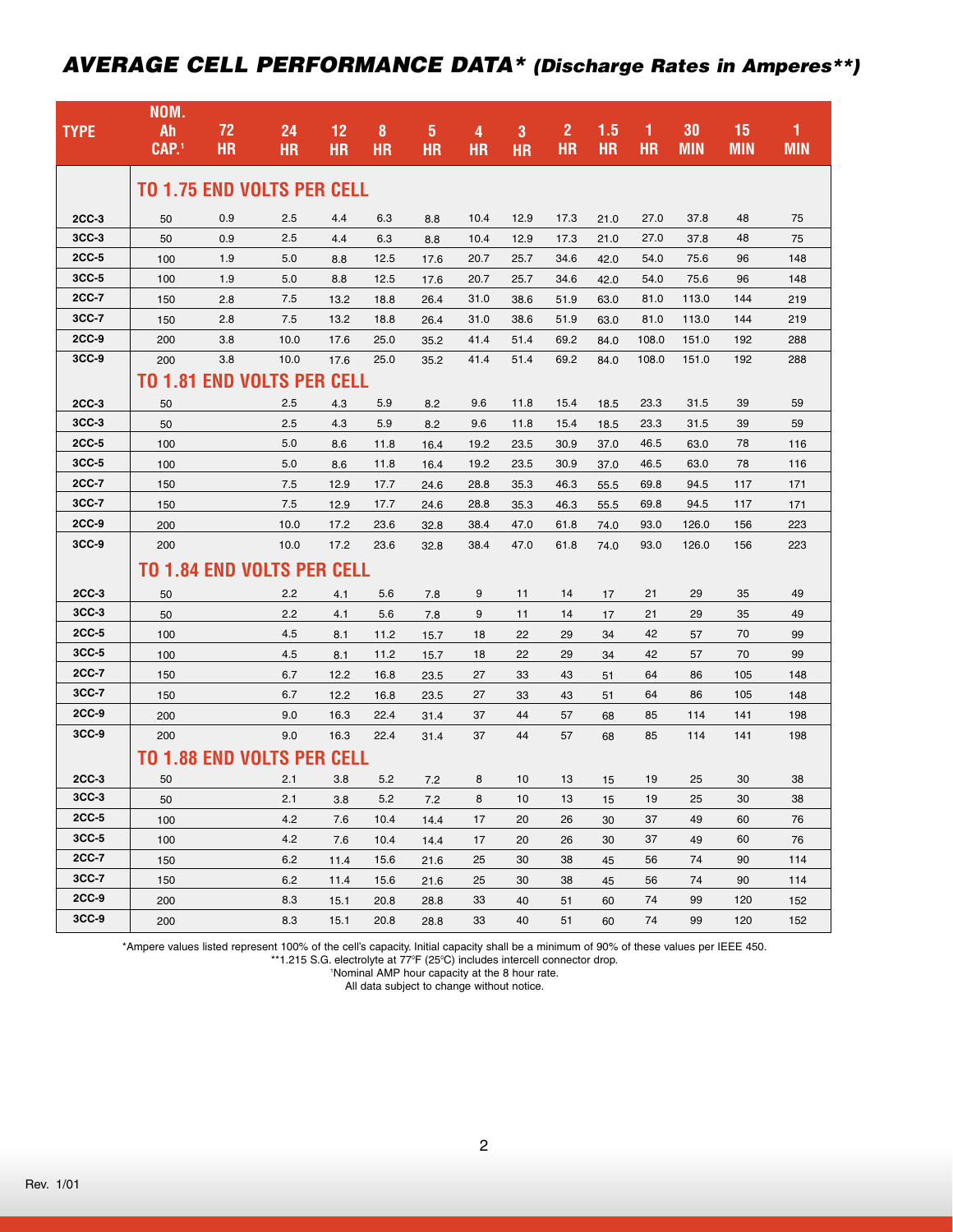# *Capacities - Dimensions - Weights*

|              | NOM.<br>Αh<br>CAP. | <b>OVERALL DIMENSIONS</b> |     |           |     |                   |     | <b>WEIGHTS - VOLUMES</b> |      |                                  |      |                                       |      |     | <b>OUTLINE</b>                                 |                |
|--------------|--------------------|---------------------------|-----|-----------|-----|-------------------|-----|--------------------------|------|----------------------------------|------|---------------------------------------|------|-----|------------------------------------------------|----------------|
| <b>TYPE*</b> |                    | LENGTH (L)                |     | WIDTH (W) |     | <b>HEIGHT (H)</b> |     | <b>UNPACKED</b>          |      | <b>DOMESTIC</b><br><b>PACKED</b> |      | <b>ELECTROLYTE ONLY</b><br>1.215 S.G. |      |     | <b>DRAWING</b><br><b>SEE</b><br><b>CATALOG</b> |                |
|              |                    | in                        | mm  | in.       | mm  | in                | mm  | lbs                      | kgs  | Ibs                              | kgs  | lbs                                   | kgs  | gal |                                                | <b>SECTION</b> |
| $2CC-3$      | 50                 | 7.0                       | 178 | 9.0       | 229 | 13.4              | 340 | 33                       | 15.0 | 43                               | 19.5 | 13                                    | 5.9  | 1.3 | 4.9                                            |                |
| $3CC-3$      | 50                 | 7.0                       | 178 | 9.0       | 229 | 13.4              | 340 | 54                       | 24.5 | 59                               | 26.8 | 21                                    | 9.5  | 2.1 | 7.8                                            |                |
| $2CC-5$      | 100                | 7.0                       | 178 | 9.0       | 229 | 13.4              | 340 | 48                       | 21.2 | 52                               | 23.6 | 11                                    | 5.0  | 1.1 | 4.1                                            |                |
| $3CC-5$      | 100                | 7.0                       | 178 | 9.0       | 229 | 13.4              | 340 | 68                       | 30.8 | 73                               | 33.1 | 17                                    | 7.7  | 1.7 | 6.4                                            |                |
| 2CC-7        | 150                | 12.2                      | 310 | 9.0       | 229 | 13.4              | 340 | 75                       | 34.0 | 83                               | 37.6 | 23                                    | 10.4 | 2.3 | 8.6                                            | 57.20          |
| 3CC-7        | 150                | 12.2                      | 310 | 9.0       | 229 | 13.4              | 340 | 105                      | 47.6 | 112                              | 50.8 | 32                                    | 14.5 | 3.2 | 12.0                                           |                |
| 2CC-9        | 200                | 12.2                      | 310 | 9.0       | 229 | 13.4              | 340 | 85                       | 38.6 | 92                               | 41.7 | 22                                    | 10.0 | 2.2 | 8.2                                            |                |
| $3CC-9$      | 200                | 12.2                      | 310 | 9.0       | 229 | 13.4              | 340 | 122                      | 55.3 | 130                              | 59.0 | 31                                    | 14.1 | 3.1 | 11.6                                           |                |

\*Prefix number indicates cells per unit. Suffix number indicates total plates per cell. All data subject to change without notice.

# *Short Circuit Current*

| <b>TYPE</b>  | <b>AMPS</b> |
|--------------|-------------|
| $2CC-3$      | 536         |
| $3CC-3$      | 536         |
| <b>2CC-5</b> | 1055        |
| 3CC-5        | 1055        |
| <b>2CC-7</b> | 1557        |
| 3CC-7        | 1557        |
| $2CC-9$      | 2044        |
| $3CC-9$      | 2044        |